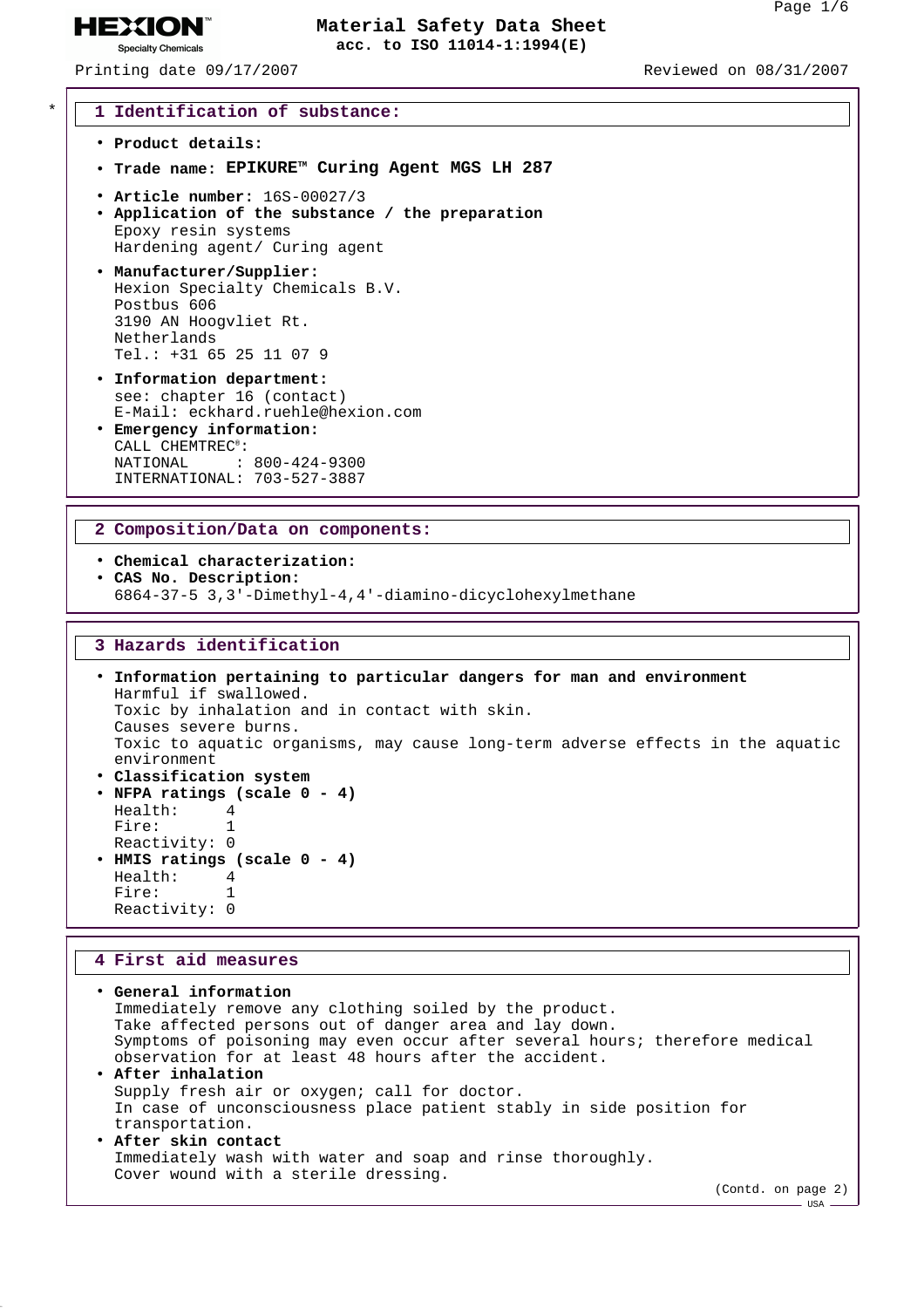Printing date 09/17/2007 Reviewed on 08/31/2007

**Trade name: EPIKURETM Curing Agent MGS LH 287**

(Contd. of page 1) Immediate medical treatment necessary. Failure to treat burns can prevent wounds from healing.

- **After eye contact** Rinse opened eye for several minutes under running water. Then consult a doctor.
- **After swallowing** Rinse out mouth and then drink plenty of water. Do not induce vomiting; immediately call for medical help.

## **5 Fire fighting measures**

- **Suitable extinguishing agents** CO2, extinguishing powder or water spray. Fight larger fires with water spray or alcohol resistant foam.
- **Special hazards caused by the material, its products of combustion or resulting gases:** In case of fire, the following can be released: Nitrogen oxides (NOx) Carbon monoxide (CO) Ammonia
- **Protective equipment:** Wear self-contained respiratory protective device. Wear fully protective suit.
- **Additional information** Collect contaminated fire fighting water separately. It must not enter the sewage system. Dispose of fire debris and contaminated fire fighting water in accordance with official regulations.

## **6 Accidental release measures**

• **Person-related safety precautions:** Wear protective equipment. Keep unprotected persons away. Mount respiratory protective device. • **Measures for environmental protection:** Do not allow to enter sewers/ surface or ground water. Do not allow to penetrate the ground/soil. Inform respective authorities in case of seepage into water course or sewage system. • **Measures for cleaning/collecting:**

Absorb with liquid-binding material (sand, diatomite, acid binders, universal binders, sawdust). Dispose contaminated material as waste according to item 13.

#### **7 Handling and storage**

• **Handling** • **Information for safe handling:** Ensure good ventilation/exhaustion at the workplace. Open and handle receptacle with care. • **Information about protection against explosions and fires:** No special measures required. • **Storage** • **Requirements to be met by storerooms and receptacles:** Use only receptacles specifically permitted for this substance/product. Prevent any seepage into the ground. • **Information about storage in one common storage facility:** Not required. • **Further information about storage conditions:** Keep receptacle tightly sealed.

(Contd. on page 3)

USA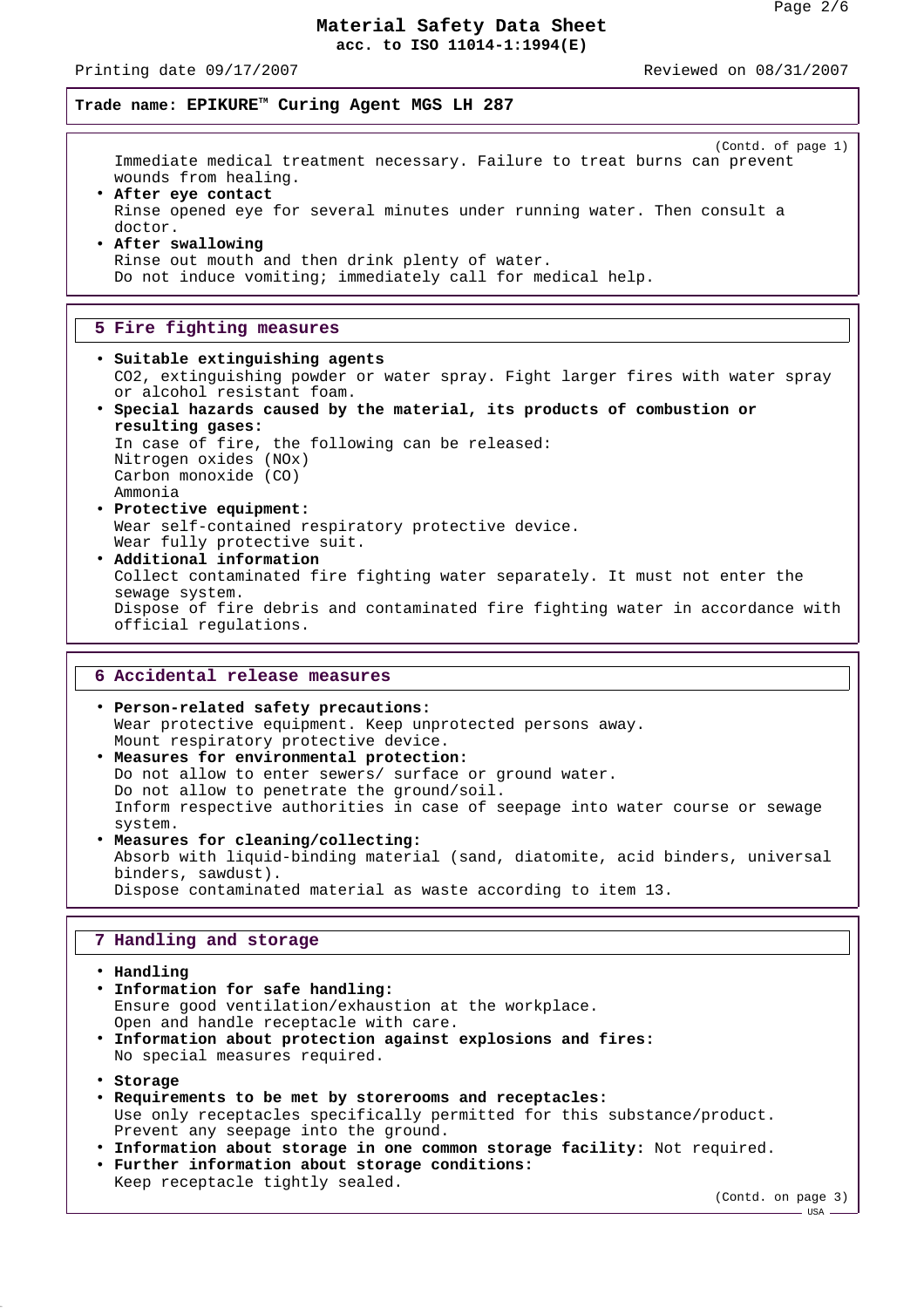Printing date 09/17/2007 Reviewed on 08/31/2007

**Trade name: EPIKURETM Curing Agent MGS LH 287**

(Contd. of page 2)

**8 Exposure controls and personal protection**

• **Additional information about design of technical systems:** No further data; see item 7.

Store in cool, dry conditions in well sealed receptacles.

- **Personal protective equipment**
- **General protective and hygienic measures** Immediately remove all soiled and contaminated clothing Wash hands before breaks and at the end of work. Avoid contact with the eyes and skin. Do not inhale gases / fumes / aerosols.
- **Breathing equipment:** Not necessary if room is well-ventilated.
- **Protection of hands:** Plastic gloves • **Material of gloves**
- Butyl rubber, BR Nitrile rubber, NBR
- **Penetration time of glove material** The exact break through time has to be found out by the manufacturer of the protective gloves and has to be observed.
- **Eye protection:** Safety glasses.
- **Body protection:** Impervious protective clothing

#### **9 Physical and chemical properties:**

• **General Information** Form: fluid **Color:** bluish **Odor:** amine-like • **Change in condition Boiling point/Boiling range:** 347°C (657°F) • **Flash point:** 173°C (343°F) (ISO 2719) • **Ignition temperature:** 275°C (527°F) (DIN 51794) • **Explosion limits: Lower:** 0.5 Vol % **Upper:** 2.8 Vol % • **Vapor pressure at 30°C (86°F):** < 0.001 hPa (< 0 mm Hg) • **Density at 20°C (68°F):** 0.93 - 0.96 g/cm3 (DIN 53217) • **Solubility in / Miscibility with Water at 20°C (68°F):** 3.6 g/l • **pH-value (3.6 g/l) at 20°C (68°F):** 11 (ISO 8975) • **Segregation coefficient (n-octonol/ water):** 2.51 log POW • **Viscosity: dynamic at 20°C (68°F):** 142 mPa\*s (ISO 9371)

### **10 Stability and reactivity**

| . Thermal decomposition / conditions to be avoided:              |  |  |
|------------------------------------------------------------------|--|--|
| No decomposition if used and stored according to specifications. |  |  |
| . Dangerous reactions Strong exothermic reaction with acids      |  |  |
| . Dangerous products of decomposition:                           |  |  |
| Poisonous gases/vapors                                           |  |  |
|                                                                  |  |  |

(Contd. on page 4)

 $-$  USA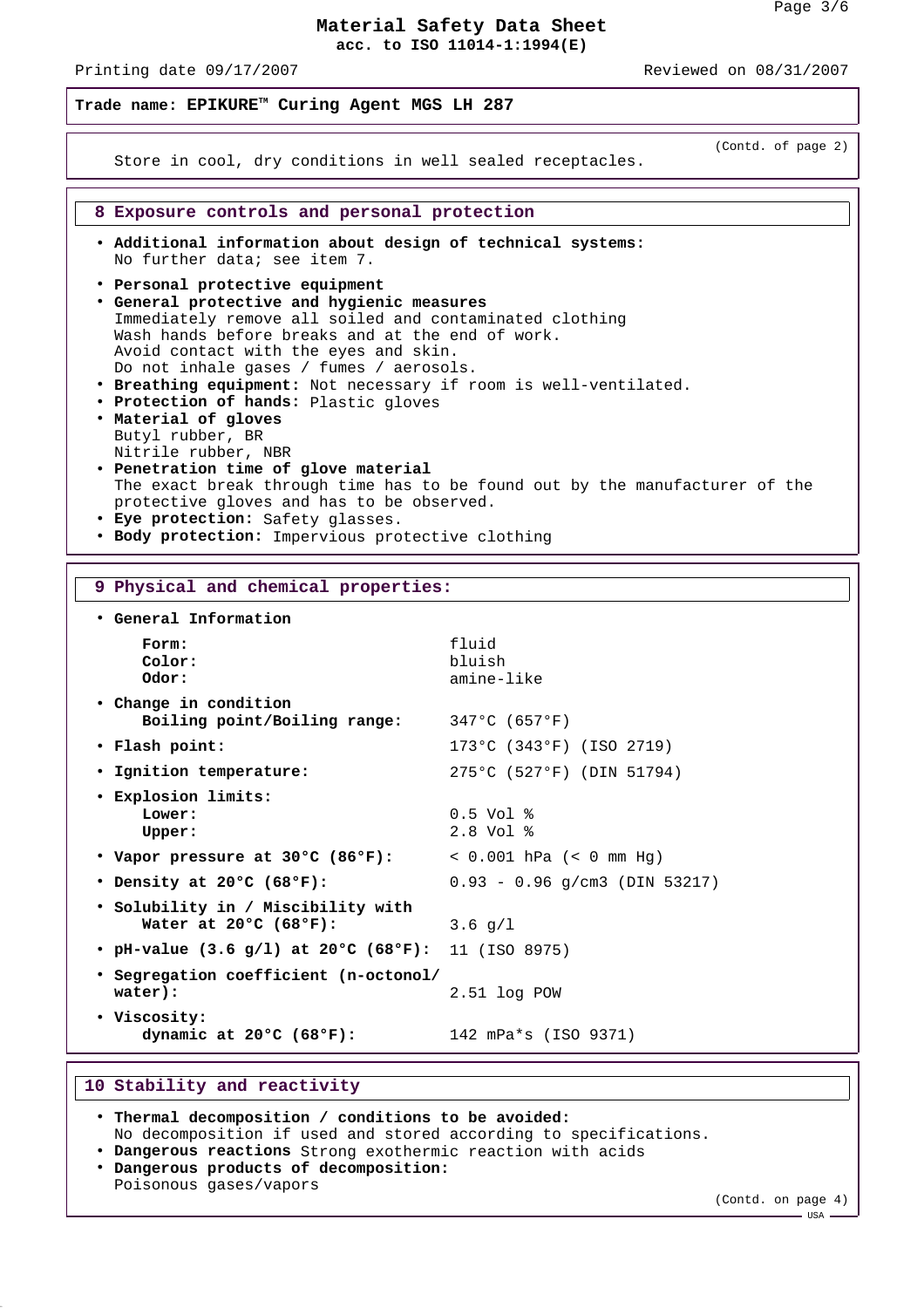Printing date 09/17/2007 **Reviewed** on 08/31/2007

(Contd. of page 3)

# **Trade name: EPIKURETM Curing Agent MGS LH 287**

Corrosive gases/vapors

| 11 Toxicological information                                                                                                                                                                                                                                                                                                                                                                                                                                                                                                                                                                                                                                                                                                                                                |      |                                                                            |  |  |  |  |
|-----------------------------------------------------------------------------------------------------------------------------------------------------------------------------------------------------------------------------------------------------------------------------------------------------------------------------------------------------------------------------------------------------------------------------------------------------------------------------------------------------------------------------------------------------------------------------------------------------------------------------------------------------------------------------------------------------------------------------------------------------------------------------|------|----------------------------------------------------------------------------|--|--|--|--|
| . Acute toxicity:                                                                                                                                                                                                                                                                                                                                                                                                                                                                                                                                                                                                                                                                                                                                                           |      |                                                                            |  |  |  |  |
| . LD/LC50 values that are relevant for classification:                                                                                                                                                                                                                                                                                                                                                                                                                                                                                                                                                                                                                                                                                                                      |      |                                                                            |  |  |  |  |
|                                                                                                                                                                                                                                                                                                                                                                                                                                                                                                                                                                                                                                                                                                                                                                             |      | 6864-37-5 3,3'-Dimethyl-4,4'-diamino-dicyclohexylmethane                   |  |  |  |  |
| Oral                                                                                                                                                                                                                                                                                                                                                                                                                                                                                                                                                                                                                                                                                                                                                                        | LD50 | $320 - 460$ mg/kg (rat)                                                    |  |  |  |  |
| Dermal                                                                                                                                                                                                                                                                                                                                                                                                                                                                                                                                                                                                                                                                                                                                                                      | LD50 | 200 - 400 mg/kg (rabbit)                                                   |  |  |  |  |
| Inhalative   LC50/4 h                                                                                                                                                                                                                                                                                                                                                                                                                                                                                                                                                                                                                                                                                                                                                       |      | $0.42$ mg/l (rat)                                                          |  |  |  |  |
| · Primary irritant effect:                                                                                                                                                                                                                                                                                                                                                                                                                                                                                                                                                                                                                                                                                                                                                  |      |                                                                            |  |  |  |  |
| . on the skin: Strong caustic effect on skin and mucous membranes.                                                                                                                                                                                                                                                                                                                                                                                                                                                                                                                                                                                                                                                                                                          |      |                                                                            |  |  |  |  |
|                                                                                                                                                                                                                                                                                                                                                                                                                                                                                                                                                                                                                                                                                                                                                                             |      | • on the eye: Strong caustic effect.                                       |  |  |  |  |
| · Sensitization: not sensitizing.                                                                                                                                                                                                                                                                                                                                                                                                                                                                                                                                                                                                                                                                                                                                           |      |                                                                            |  |  |  |  |
| • Other information (about experimental toxicology):<br>not mutagenic (Ames-test with and without activation).                                                                                                                                                                                                                                                                                                                                                                                                                                                                                                                                                                                                                                                              |      |                                                                            |  |  |  |  |
|                                                                                                                                                                                                                                                                                                                                                                                                                                                                                                                                                                                                                                                                                                                                                                             |      | . Subacute to chronic toxicity: no mutagenic effects in animal experiments |  |  |  |  |
|                                                                                                                                                                                                                                                                                                                                                                                                                                                                                                                                                                                                                                                                                                                                                                             |      |                                                                            |  |  |  |  |
|                                                                                                                                                                                                                                                                                                                                                                                                                                                                                                                                                                                                                                                                                                                                                                             |      |                                                                            |  |  |  |  |
| 12 Ecological information:                                                                                                                                                                                                                                                                                                                                                                                                                                                                                                                                                                                                                                                                                                                                                  |      |                                                                            |  |  |  |  |
| . Information about elimination (persistence and degradability):<br>• Method<br>. Analyzing method<br>DOC decrease<br>OECD 302 B<br>• Degree of elimination: < 10 %<br>. Evaluation text: Difficult to eliminate.<br>. Other information: The product is difficultly biodegradable.<br>· Ecotoxical effects:<br>· Acquatic toxicity:<br>. Type of test Effective concentration Method<br>Assessment<br>Fish toxicity: LC 50 (96 h) = > 22 < 46 mq/l<br>Leuciscus idus melanotus (golden orf)<br>Daphnia toxicity: EC/LC 50 (48 h) = 15.2 mg/l<br>Algae toxicity: EC/LC 50 (72 h) = $2.1$ mg/l<br>Bacteria toxicity: EC/LC 50 (17 h) = 96 m/l<br>· General notes:<br>Do not allow product to reach ground water, water course or sewage system,<br>even in small quantities. |      |                                                                            |  |  |  |  |
|                                                                                                                                                                                                                                                                                                                                                                                                                                                                                                                                                                                                                                                                                                                                                                             |      |                                                                            |  |  |  |  |
| 13 Disposal considerations                                                                                                                                                                                                                                                                                                                                                                                                                                                                                                                                                                                                                                                                                                                                                  |      |                                                                            |  |  |  |  |
| • Product:                                                                                                                                                                                                                                                                                                                                                                                                                                                                                                                                                                                                                                                                                                                                                                  |      |                                                                            |  |  |  |  |

• **Recommendation** Remove according to local authority recommendations, e.g. convey to a licensed incinerator.

- **Uncleaned packagings:**
- **Recommendation:** Disposal must be made according to official regulations.

| 14 Transport information                                                              |                     |                    |
|---------------------------------------------------------------------------------------|---------------------|--------------------|
| • DOT regulations:<br>• Hazard class:<br>. Identification number:<br>• Packing group: | 8<br><b>IIN2922</b> | (Contd. on page 5) |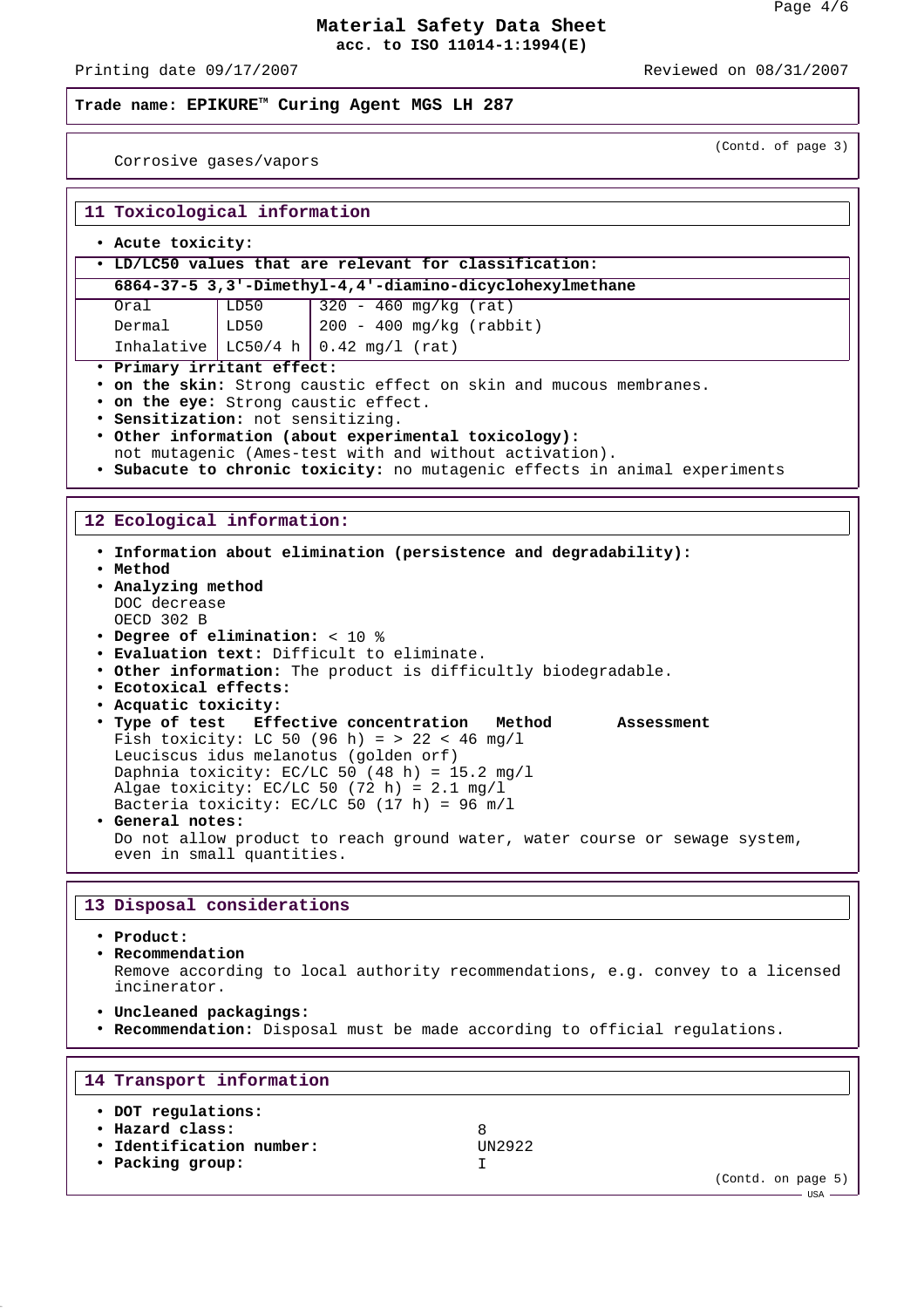Printing date 09/17/2007 Reviewed on 08/31/2007

**Trade name: EPIKURETM Curing Agent MGS LH 287**

| • Poison inhalation hazard:<br>. Proper shipping name (technical name): CORROSIVE LIQUID, TOXIC, N.O.S. (3,3'-<br>$\cdot$ Label                 | (Contd. of page 4)<br>Yes<br>Dimethyl-4, $4 -$<br>diaminodicyclohexylmethane)<br>$8 + 6.1$                                                      |  |  |
|-------------------------------------------------------------------------------------------------------------------------------------------------|-------------------------------------------------------------------------------------------------------------------------------------------------|--|--|
| · Land transport ADR/RID (cross-border)<br>. ADR/RID class:<br>• Packaging group:<br>· Description of goods:                                    | 8 Corrosive substances<br>T<br>2922 CORROSIVE LIQUID, TOXIC, N.O.S.<br>$(3, 3'-Dimethyl-4, 4'-diamino-$<br>dicyclohexylmethane)                 |  |  |
| . Maritime transport IMDG:<br>· IMDG Class:<br>• UN Number:<br>$\cdot$ Label<br>• Packaging group:<br>· EMS Number:<br>• Propper shipping name: | 8<br>2922<br>$8 + 6.1$<br>T.<br>$F - A$ , $S - B$<br>CORROSIVE LIQUID, TOXIC, N.O.S. (3,3'-<br>Dimethyl-4, $4 -$<br>diaminodicyclohexylmethane) |  |  |
| . Air transport ICAO-TI and IATA-DGR:<br>· ICAO/IATA Class:<br>• UN/ID Number:<br>• Label<br>• Packaging group:<br>· Propper shipping name:     | 8<br>2922<br>$8 + 6.1$<br>T.<br>CORROSIVE LIQUID, TOXIC, N.O.S. (3,3'-<br>Dimethy $l-4, 4$ '-<br>diaminodicyclohexylmethane)                    |  |  |
| 15 Regulations<br>· SARA Section 355 (extremely hazardous substances)                                                                           |                                                                                                                                                 |  |  |
| Substance is not listed.<br>· SARA Section 313 (specific toxic chemical listings)                                                               |                                                                                                                                                 |  |  |
|                                                                                                                                                 |                                                                                                                                                 |  |  |

Substance is not listed.

• **TSCA (Toxic Substances Control Act)**

Substance is listed.

• **Prop 65 - Chemicals known to cause cancer** Substance is not listed.

• **Cancerogenity categories**

• **EPA (Environmental Protection Agency)**

Substance is not listed.

• **IARC (International Agency for Research on Cancer)**

Substance is not listed.

• **NTP (National Toxicology Program)**

Substance is not listed.

• **TLV (Threshold Limit Value established by ACGIH)**

Substance is not listed.

• **NIOSH-Ca (National Institute for Occupational Safety and Health)** Substance is not listed.

• **OSHA-Ca (Occupational Safety & Health Administration)**

Substance is not listed.

(Contd. on page 6)

 $-$  USA